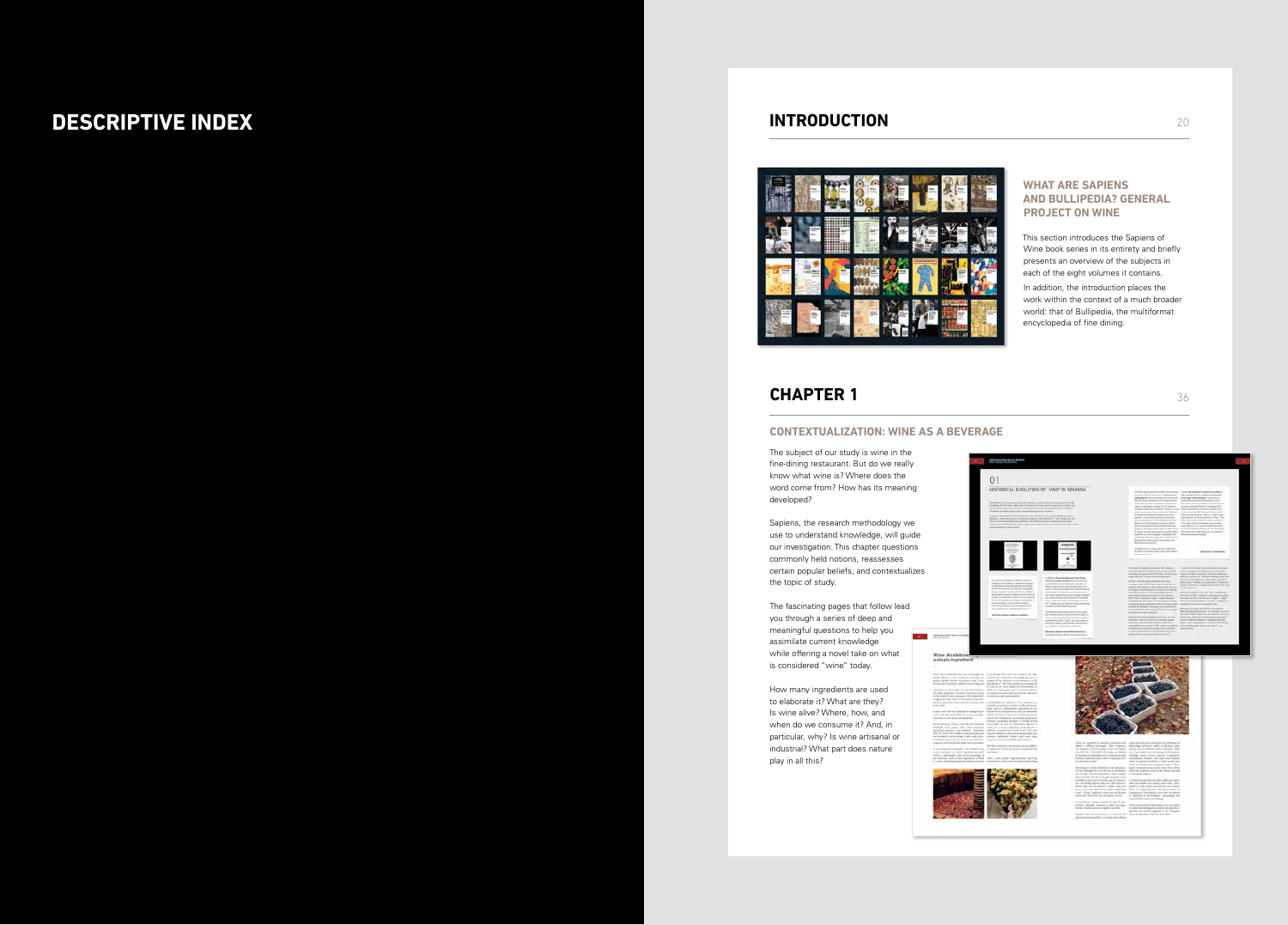Wine has uses that go beyond gastronomic pleasure. It is—and has been—much more than a product we drink to gratify our palate. At its very beginnings, wine was used in religious rituals as an offering to the deities and as a magical ingredient, too. Physicians would also use it as a healing potion and believed it was a remedy for many ailments, even until more recent times than we might think.

Unfortunately, wine is also misused, to its detriment and to that of the person who consumes it in such a way. For centuries, certain individuals have been interested in only its psychoactive and intoxicating effects, driven by a misunderstood and rampant hedonism

> Comparative studies are another of the areas covered in this chapter. The search for differences and similarities helps to contextualize and understand wine from different perspectives: Are grapes for wine obtained in the same way as rice for sake? Is wine sold in the same way as beer? Can I advertise a wine as if it were a soft drink? Does wine keep as well as other beverages?

that probably conceals a need to quench desires and heal *wounds of the soul.*

But wine has more uses. It is a prized (and precious) object for collecting. Among those who consider it and use it in this way, the most astute manage to draw great economic benefit. It is an object in which to invest, a desirable asset that offers great returns. Such adepts and serious collectors treat wine as if it were just another tradable security.



It is inevitable. When hearing the word "wine," most people automatically imagine an idyllic setting: a glass filled with a delicious nectar prepared to captivate us with its flavor. However, this idealized image is in no way the only purpose or intention for wine.

### **CHAPTER 3**

#### **OTHER USES FOR WINE AND COMPARATIVE STUDIES**

### **CHAPTER 2**

#### **WINE-BASED ELABORATIONS AND ELABORATED PRODUCTS**

This chapter ends on a high note, thanks to Pedro Ballesteros MW (Master of Wine), who adds his spin on one of the most recurring and conflictive subjects in viticulture: the concept of*terroir*. Pedro offers an up-to-date view, which is as surprising as it is logical, on the

−Is wine a beverage? −No! −Isn't it? Then what is it?

Wine is a product that somebody elaborates for you; its natural habitat is the tasting tool (preferably, it goes without saying, a good wine glass). However, it is also a versatile liquid. It is used to make cocktails, in cooking,



and even—in the hands of innovative chefs—it becomes a highly sophisticated culinary product. In addition, there are countless

other products on the market that are made by the winemaking industry: grape must, nonalcoholic wines, aromatized wines, etc.

100

144

To produce an excellent wine, you need a place that produces succulent, quality grapes with the necessary characteristics for elaborating the desired type of wine. For this purpose, viticulture (from the Latin *vitis*, "vine," and *cultura*, "cultivation"), or wine-growing, uses all available knowledge and devotes the greatest effort to tending grapevines. This knowledge—of an empirical rather than scientific nature—has been passed down from generation to generation.

However, wine-growing does not turn its back on scientific advances, or on technological developments. All approaches taken in this field

are equally valid, coexist harmoniously, and, as such, are dealt with in this chapter: conventional, organic, sustainable, biodynamic, etc. What values are they based on? What ideologies do they reflect? What are their strengths? What are their weaknesses? What results does each of them offer?

different terroirs and how these influence the final perception of wine.

## **CHAPTER 4**

#### **INTRODUCTION TO VITICULTURE**

### **CHAPTER 5**

### **THE VINE AND ITS VARIETIES**

The term ampelography (from the Greek *ampelos*, "vine," and *graphos*, "writing"), is the science concerned with classifying grapevines into their different varieties. But why is this science so important? The type of variety largely determines the style of wine. A chardonnay and a riesling have different flavors, just as a pinot noir and a cabernet sauvignon are at the opposite ends of the spectrum.

The study of varieties is fascinating, and advanced DNA profiling techniques are currently used for this purpose to provide real and scientific knowledge on **1979** the origin, development, and genetic makeup of the plant. Printed for streets What is a variety? How many are there? How many are used to make wine? How are they recognized? How are they propagated? Which of them are *better*? Where do wine-growers obtain them? These are some of the questions that are answered in this chapter, in a simple, clear, and easily understood language, despite their technical nature.

208

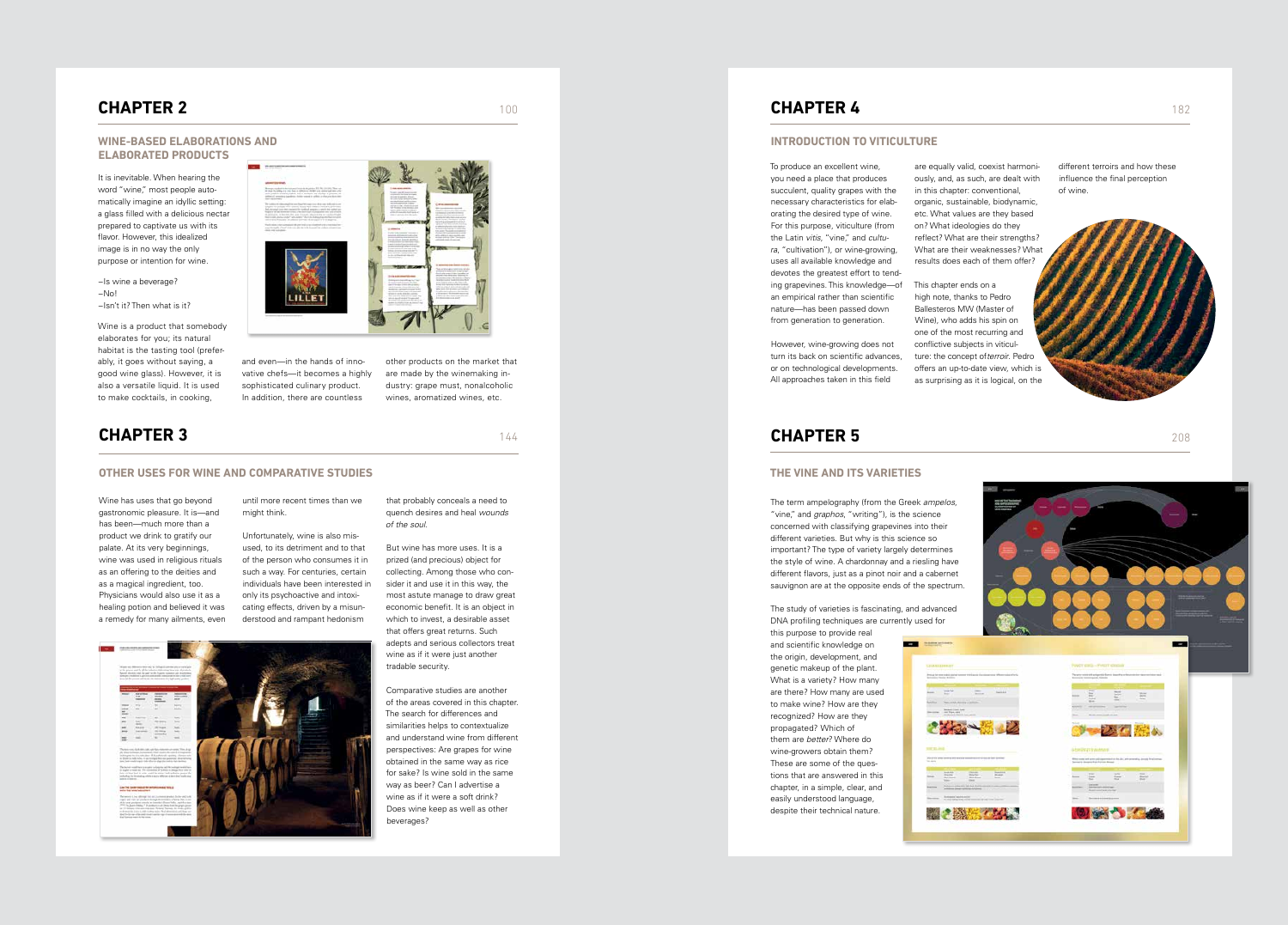A grapevine has certain minimum needs regarding nutrition and water intake, which, if not met, will have disastrous consequences for wine-growers. This is why a grapevine neglected for a few years will stop producing healthy and balanced grapes. Will it survive? Probably, but the quality and quantity of the harvest will suffer.

The control and management of a grapevine's proper development is carried out through what is known as viticultural, or wine-growing, practices; some are old, such as using organic fertilizer, while others are new, such as fertigation. At times, as in the case of pruning, it has taken centuries of empirical practice (trial and error) for their optimization and mastery.

All of these are described in this chapter, which also presents a contemporary view of irrigation, a wine-growing practice that was forbidden for years and stigmatized in the Old World. Nevertheless, it is currently used in specific cases today, with skill and precision, as part of the quest for high quality.

The chapter concludes with two innovative sections from the sommelier's perspective, who is too often oblivious to these matters and which should not be overlooked. The first is a general classification of the main systems for training grapevines. The second is an interpretation on the modern quality indexes that associate canopy density with fruit load,

information developed by the highly knowledgeable and highcaliber experts Richard Smart and Fernando Martínez de Toda.

### **CHAPTER 7**

#### **WINE-GROWING PRACTICES: FERTILIZING, IRRIGATION, AND CANOPY MANAGEMENT**

m.

### **CHAPTER 6**

#### **PHYSIOLOGY AND NEEDS OF THE VINE**

Physiology (from the Greek *physis*, "nature," ar *logos*, "knowledge") is the science concerning study of the functions performed by living thing and their organs. Being a living thing, a grapevin has an anatomy and organs. To live, it needs to undertake certain processes, such as transloca

photosynthesis, respiration, and transpiration. The correct functioning of these processes has a direct impact on the grapes' quality and, consequently, on the wine made from them. Understanding a grapevine's life cycle and behavior enables us to know about its requirements and, more important, how to satisfy them. If the appropriate growing techniques are applied, it will, as a sign of appreciation, deliver fruit of the highest quality. In addition, this chapter offers a contemporary contrasted approach to the ambiguous concept of "old vines." Will this term ultimately become standard?

| าด่<br>∣ the                                                                                                                                                                                                                                                                                                                                                                                                                          | GRAPEVINE ORGANOGRAPHY<br><b>PARTS THAT NEWER DWING SAVINGER</b>                                                                                                                                                                                                                                                                                                                                                                                                                                                                                                                                                                                                                                                                                                                                                                                                                                                                                                                                                                                                                                                                                                                                                                                                                                                                                                                                                                                                                                                                                                                                                                                                                                                                                                                                                                                                                                                                                                                                                                                                                                                               |                                                                                                                             |                                                                                                                                                                              |                                                                                                                                                                                                                             |
|---------------------------------------------------------------------------------------------------------------------------------------------------------------------------------------------------------------------------------------------------------------------------------------------------------------------------------------------------------------------------------------------------------------------------------------|--------------------------------------------------------------------------------------------------------------------------------------------------------------------------------------------------------------------------------------------------------------------------------------------------------------------------------------------------------------------------------------------------------------------------------------------------------------------------------------------------------------------------------------------------------------------------------------------------------------------------------------------------------------------------------------------------------------------------------------------------------------------------------------------------------------------------------------------------------------------------------------------------------------------------------------------------------------------------------------------------------------------------------------------------------------------------------------------------------------------------------------------------------------------------------------------------------------------------------------------------------------------------------------------------------------------------------------------------------------------------------------------------------------------------------------------------------------------------------------------------------------------------------------------------------------------------------------------------------------------------------------------------------------------------------------------------------------------------------------------------------------------------------------------------------------------------------------------------------------------------------------------------------------------------------------------------------------------------------------------------------------------------------------------------------------------------------------------------------------------------------|-----------------------------------------------------------------------------------------------------------------------------|------------------------------------------------------------------------------------------------------------------------------------------------------------------------------|-----------------------------------------------------------------------------------------------------------------------------------------------------------------------------------------------------------------------------|
| gs<br>ne<br>ition,                                                                                                                                                                                                                                                                                                                                                                                                                    | all stored democrats making advanced that can-<br>a discussion and contact<br>and construction documents<br>$\cdots$<br>Fight of second lack telephone lanes seller<br>also think and into month about 18.<br>and Jones<br><b><i><u>Property</u></i></b>                                                                                                                                                                                                                                                                                                                                                                                                                                                                                                                                                                                                                                                                                                                                                                                                                                                                                                                                                                                                                                                                                                                                                                                                                                                                                                                                                                                                                                                                                                                                                                                                                                                                                                                                                                                                                                                                       | and if the particular is dependent and<br>change at all all address stated with                                             | 區 图<br><b>GENERAL</b><br>based classical served details advant-<br>grass masters. We want all three various<br>month and control and public security<br><b>Gregorie Grey</b> | as an actual for a second company of<br>dent was his forest and at his price and<br>many in political company floors for<br>width arrests and as the street business                                                        |
| <b>THE R. P. LEWIS CO., LANSING MICH.</b><br><b>American</b><br>Grape ripesing                                                                                                                                                                                                                                                                                                                                                        |                                                                                                                                                                                                                                                                                                                                                                                                                                                                                                                                                                                                                                                                                                                                                                                                                                                                                                                                                                                                                                                                                                                                                                                                                                                                                                                                                                                                                                                                                                                                                                                                                                                                                                                                                                                                                                                                                                                                                                                                                                                                                                                                | <b><i><u>ALLEY A STATE</u></i></b><br><b>DISATES OF JEAR CORPORAT</b><br><b><i>Indian Informer</i></b>                      | this scholar is a portrait dealers.<br>$\mathbf{r}$                                                                                                                          | They also discussed and determined the first and the<br>$\sim$<br>alika laintungi mas irra<br>to data approximative space or prime<br>LEASE AVE PACKERS<br><b>G.Franklin</b><br>and the state and the state of the state of |
| in twide inches deals have a fe-<br>Note an other stars extended, and a planetical<br><b>Including</b><br>the basis chairment ago under a vict family.<br>Suscess phone dealers and property<br>Division in pac-<br>\$5000 controls active set quint and look-140.<br>are located and the channel of the state of 1990s with the channel.<br>They are wanter completed of subscriptive auto step<br>minister and temperature time but | The most degenerate density of group observes in . In damage plensities as longitudes as they of a both<br>the transitions of all the state dealerships angel. In this time, all also a player for the<br>adalah legis diti saray di sadukatan larik-sinya sabelunga atat gisikal dari<br>the electric in this coupled ingrigants   . will just in the same of their graph systems. Bette<br>than pubmission stational The indiversimants<br>To grap motor answer from Models decayle - form to good of children in<br>plan and deplaces. The contrast plans but the end of the state impresses parents in the acut-<br>Builty was not exceed analyzely we con- in blue, books must yier gainers a high.<br>two risk creates decays are colors, africant coup colored<br>move. The carrier stark is with right class. Analysis in consists being causing. The spill, one of the first series and consists and the construction of the construction of the construction of the construction of the const<br>deliverent the grant set as its testic suit to a<br>The same decays or preventionally developed a significant to the prevention of the property of the result of the results of the control of the results of the results of the results of the results of the results of the resu<br>or here fund on and personal to experience. In phenomenological with the region and<br>the the contract distinguished by the contract that the contract.<br>Thread do until drifts speed a interface about<br>shots to brige thround to other orien fut probes<br>The decreases of a fit is the fit paper of each $\sim 1$<br>and $\mu$ fit is a fit in $\sim 1$ . And a set of the<br>set of the set of the set of the set of the set of the set of the<br>set of the set of the set of the set of the fit<br>comment or the cars. All work it converted areas. After completeds. This critical and is the bank.<br>ments during the state of graph finances. All what and send on production of the lot<br>Stiking and Denvise, it pains shown dealership collected by the following terminal stronger in<br>connect proget |                                                                                                                             | $\sim$                                                                                                                                                                       |                                                                                                                                                                                                                             |
| ambocyativa, and minerals                                                                                                                                                                                                                                                                                                                                                                                                             | - During ripening, it is important to consider<br>Il foreign for ebroogles is an entitled therein the<br>interest for virilization sugar acid.                                                                                                                                                                                                                                                                                                                                                                                                                                                                                                                                                                                                                                                                                                                                                                                                                                                                                                                                                                                                                                                                                                                                                                                                                                                                                                                                                                                                                                                                                                                                                                                                                                                                                                                                                                                                                                                                                                                                                                                 | 4 Supervisor colour<br><b>TIF MOV</b><br><b>Stati metapo del conte</b><br>and raise.<br>Alle frequencies as present a stand |                                                                                                                                                                              |                                                                                                                                                                                                                             |

262

304



### **CHAPTER 8**

#### **PESTS AND DISEASES**

Throughout its life, a grapevine comes under great pressure from pests and diseases, which, if not controlled, harm the grapes and reduce yields. If an attack is serious, it will destroy vines and devastate vineyards. This is what



happened when phylloxera, a small insect, almost completely decimated European vineyards in the nineteenth and twentieth centuries. In fact, due to its ability to produce sugars and its form of vegetative development, a grapevine is the



ideal medium for hosting and feeding a large number of microorganisms and animals for which it is a resource for subsistence, including viruses and bacteria, mites, nematodes, and moths; even weeds, birds, rabbits, and wild boar become undesirable guests. When put into perspective, a wild boar is 100,000 times larger and 760,000,000,000,000,000,000,000 times heavier than a virus, but both are equally dangerous.

Armed with pesticides and viticultural practices, wine-growers fight off these assailants and pathogens by adopting different strategies, which can be, for example, conventional, integrated, or organic. How are they different from one another?

### **CHAPTER 9**

#### **WINE-GROWING SOIL**

Geology (from the Greek *gê*, "earth," and *logos*, "knowledge"), is the science that explains the nature of the materials that comprise the earth. The relationship between the soil and wine is one of the most complex subjects, which at times can border on the esoteric. Do we really understand what minerals, rocks, stones, salinity, and chemical structure are? Does the plant absorb minerals?

In fact, we often read in the literature, informative websites, and, in particular, advertising about how aromas and flavors are supposedly directly related to the type of soil: "This wine tastes of slate," for example, or "there is a hint of graphite." These types of generalizing statements—which are accepted as valid and repeated

insistently without thinking—are ambiguous and superfluous, but, despite having great appeal for consumers, they have little grounding in science.

This chapter attempts to clarify these concepts and to see what

is true in them, and it sets out the current status of one of the most prominent and at the same time confusing subjects: In organoleptic terms, what does the soil give wine?

384

**STATE CONTRACT** 

 $\frac{1}{2}$  and  $\frac{1}{2}$  and  $\frac{1}{2}$  and  $\frac{1}{2}$  are  $\frac{1}{2}$  and  $\frac{1}{2}$  are  $\frac{1}{2}$  and  $\frac{1}{2}$  are  $\frac{1}{2}$  and  $\frac{1}{2}$  are  $\frac{1}{2}$  are  $\frac{1}{2}$  and  $\frac{1}{2}$  are  $\frac{1}{2}$  and  $\frac{1}{2}$  are  $\frac{1}{2}$  a